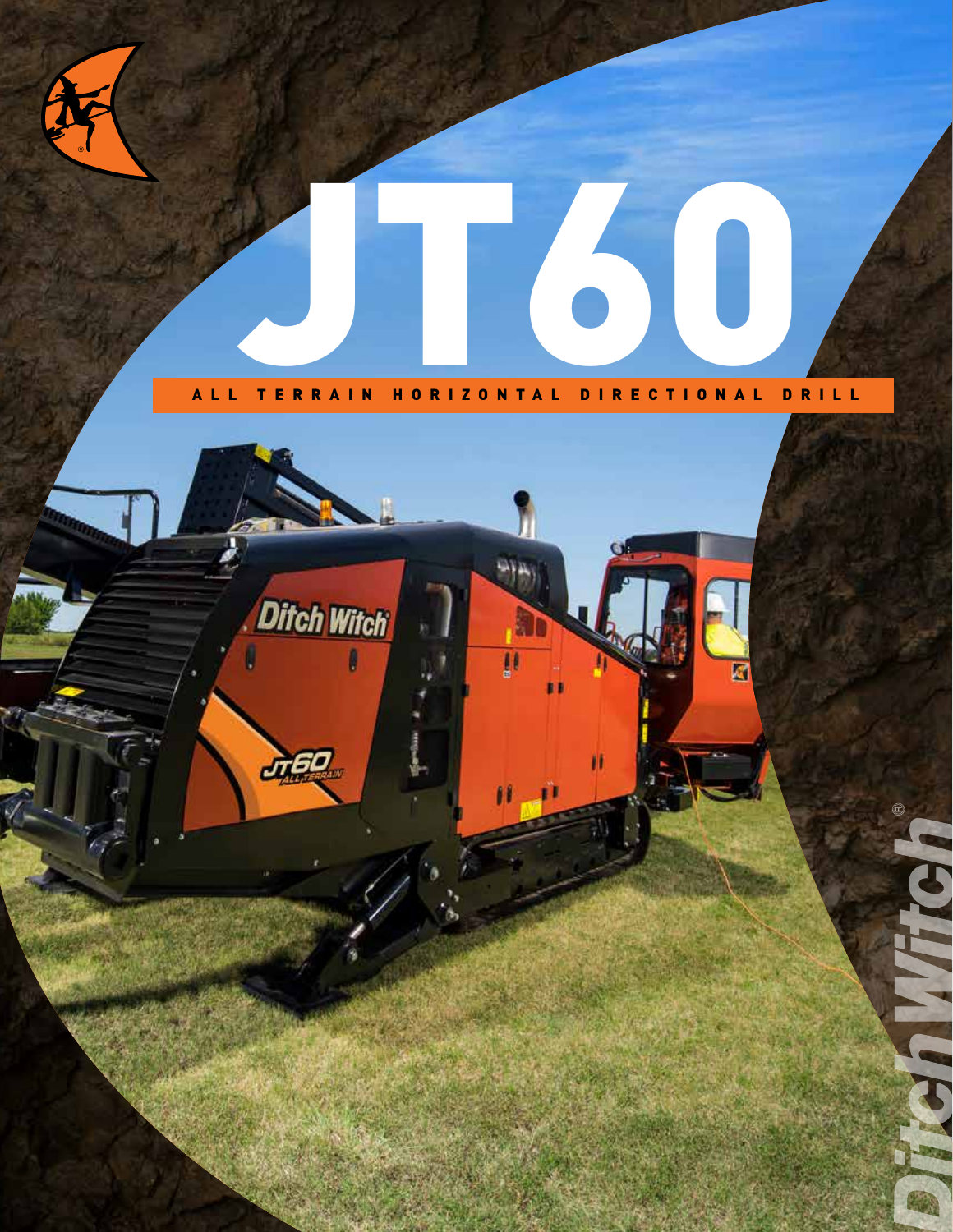**60,000 lb (267 kN) thrust and pullback and 9,000 ft•lb (12200 N•m) rotational torque—the powerful combination you need for outstanding productivity on big installation jobs.**

**Dual-pivot drill frame allows steep entry angles without raising the tracks** 

 $-8$ 

ſ

下三

**off the ground.**

**Proven, industryleading pipeloader system is simple, easy to use (loads inside to outside) and designed to save you time, money and effort.**

**Easy to service, with all daily m**aintenance points in one **1996 location that is easily accessed through removable doors.**

**Onboard, enclosed 150-gpm (560-l/min) fluid pump for productive drilling over greater distances and larger backreams; flow rate can be adjusted simultaneously with thrust/pullback and rotation.**

**Patented All Terrain technology has the industry's most advanced inner-rod design, proven to increase production in hard rock and difficult terrain.**

# With a construction-grade, field-proven, durable frame and the r TERRAIN

**Choice of a 200-gross-hp (149-kW) Tier 4 Cummins® or 190-gross-hp (142-kW) Tier 3 diesel engine; either engine provides the power to get the job done faster.**

**With a construction-grade, field-proven, durable frame and the most advanced two-pipe rock-drilling system in the industry, the Ditch Witch® JT60 All Terrain Horizontal Directional Drill delivers unbeatable productivity in the widest range of ground conditions. The JT60 All Terrain has a uniquely powerful combination of rotational torque, thrust and pullback, climate-controlled cab, intuitive carve mode, and many other features requested specifically** 

**by Ditch Witch drill customers.** 

**Ditch Witch** 

**Double rack-and-pinion thrust drive is field-proven and designed to push/pull through the long, tough bores.** 

> **Fully enclosed, climate-controlled cab with instrument panel gauges positioned for visibility, conveniently placed controls and an excellent view of the front wrenches and tool joint.**

1

2

3

IJ

 $\bullet$ 

 $\bullet$ 

4

**Ditch Witch** 

 $-1.1.$ 

**JT60** 

**Robo** 

8

۰ı

9